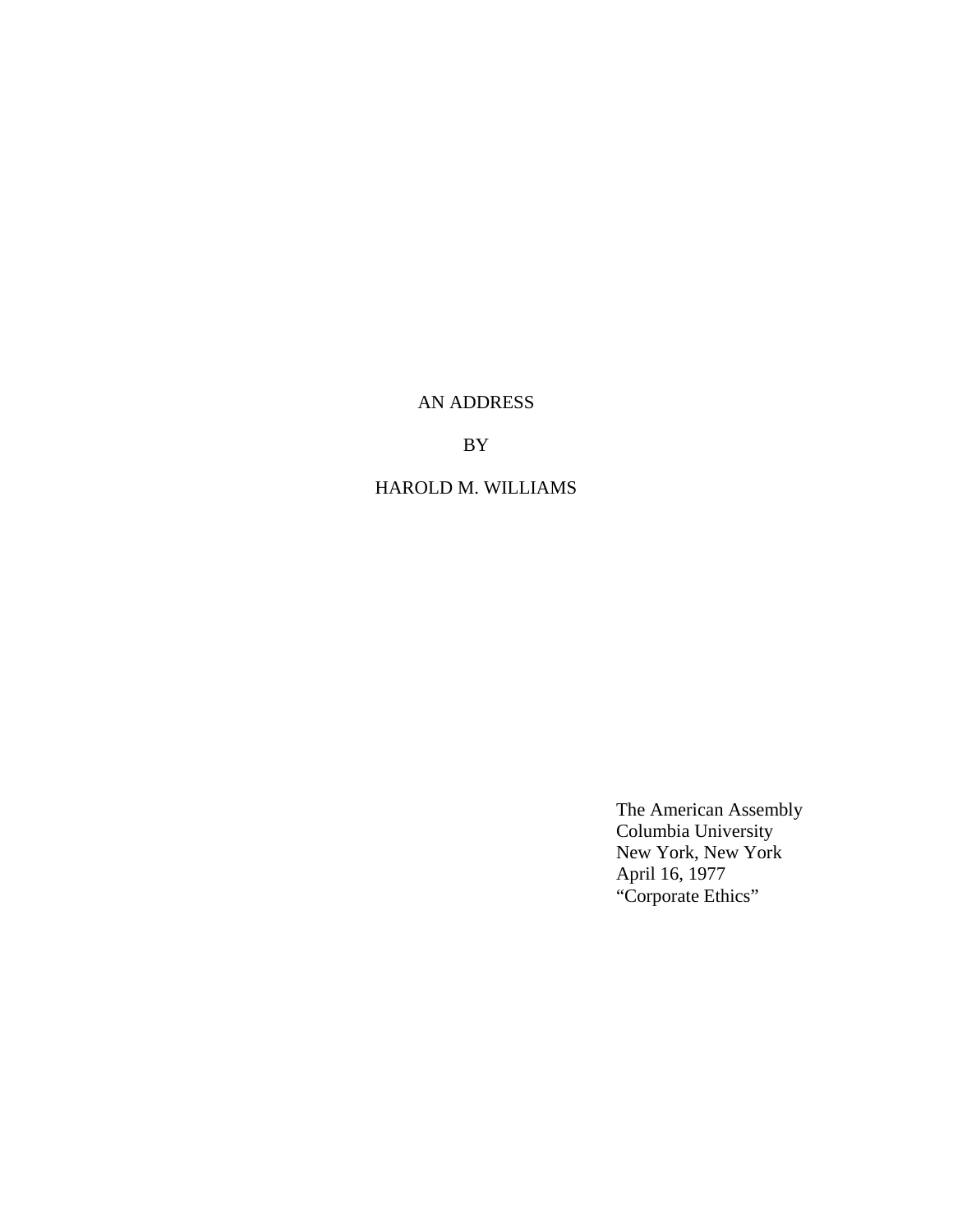In 1970, the Council of Economic Advisers, in a very infrequently-quoted and very much overlooked statement, endeavored in their Report to the President for the first time to reflect not merely their economic anticipations for the year 1970, but also to project ahead to rule out what they saw for the economy of the Country for five years, year by year. Adding across the top line, they anticipated a cumulative gross national product on the order of \$6.3 trillion. They then proceeded to lay off against it what they called "known claims" -- those commitments which we as a society had already made. They factored them for the winding down of the war of Vietnam and Congressionally-mandated increases in Social Security. When they subtracted the cumulative "known claims" from the \$6.3 trillion, they concluded that we had total uncommitted gross national resources over the five years of some \$23 billion, and all in the last year of the projection.

 They then went on to tell us, much unobserved, in essence, that we must be prepared to make choices, that we face a situation where if we want more of something, or if we want something new, we have to be prepared to give up something we already have.

 It is not important how precisely accurate the Council's projections have turned out to be. In essence, they were very accurate and, above all, I submit to you that the concept is valid, and that society, however fast its real economy grows, but particularly when it does not grow rapidly, can only afford so much. Yet through the 1960s we developed a belief that we could afford everything. My concern is that we do not have the established mechanisms to enable us, as a society, to make conscious choices -- to realize that we must make choices, to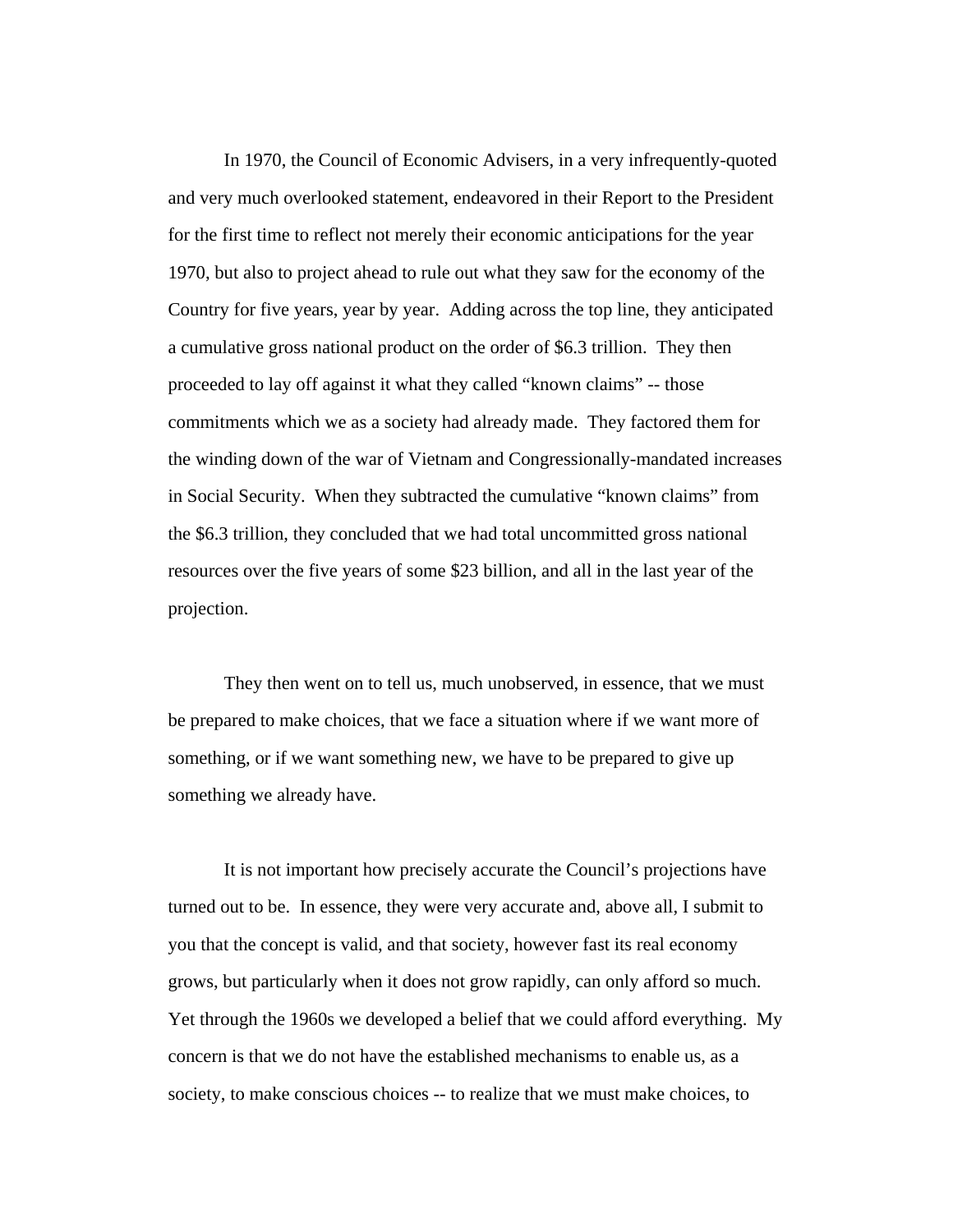understand, at least qualitatively, the costs and benefits of the choices we face, and to make them deliberately and with awareness.

 When we focus on the federal budget, we find that only a small portion of it, perhaps 25 percent, is discretionary, considering items such as Social Security and transfer payments and the like as mandatory, unless we begin to redefine what is mandatory. But this is, to use the cliche, "only the tip of the iceberg." We face billions of dollars of expenditures, the precise amount of which is unknown, of federally-mandated expenditures which do not revolve through the federal budget. For example, the cost of product safety, of environmental protection, of occupational safety. These are mandated costs and transfers for which business is the transfer agent. Business is required to incur these costs, but the consumer pays. The consumer pays through increased product and service costs which eat into his purchasing power and, depending upon the real value, can also be inflationary. And they eat into purchasing power without conscious consideration of whether that is the kind of cost that the consumer either intends or desires to pay.

 Now no one can be opposed to occupational safety, or to product safety, or to environmental protection, particularly when these are coupled with the visions of children burned to death in their bed clothing and permanently-maimed workers in a devastated countryside. But many of the issues are not of this magnitude, and I'm not proposing to evaluate or take issue on any of those individually tonight. What I do propose is that we need a mechanism, a process and a discipline to make choices -- to surface them for all to see and for all to discuss -- to identify the magnitude of the problems and the costs to society of the solutions and to trade these off against other societal needs with greater or less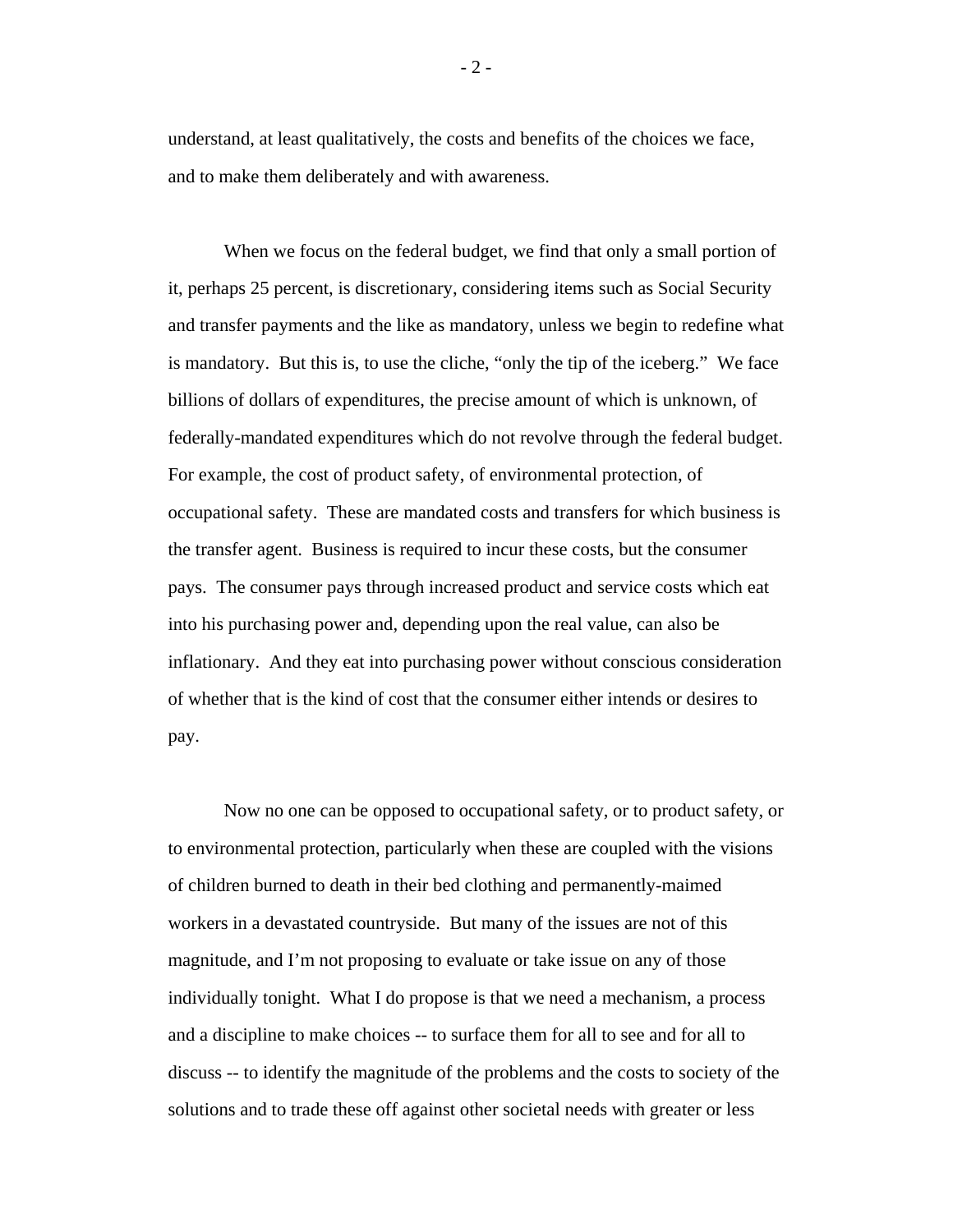magnitude and benefit -- and to do this as part of the decisions-making process - and that we also need a process to require a review of the costs, benefits and effectiveness of regulatory-imposed requirements.

 Among the things I think we need to do is that we need to set result standards -- not performance standards. Yes, there is a problem when a person in a factory falls off a ladder, but I'm not satisfied that that problem is addressed by a standard that dictates the material out of which the ladder should be made, the width of the ladder, or the distance between the rungs. We can, for example, set injury standards. These have been the basis for setting workmen's compensation rates for years. They would require fewer inspectors, less cost to industry, less cost to the consumer.

We need to assess whether we intend to be and can afford to be a risk free society. Does every risk and every accident and every loss sustained require, as a matter of societal philosophy, that there be a redress -- or a knee jerk rush to legislation to prevent it from ever happening again.

 I think these issues relate to corporate conduct and morality and they relate very fundamentally because as each risk or each injury gains the spotlight it tends to reflect back on whether the corporation is moral. The issue becomes whether a corporation can be moral if someone is injured in the course of carrying out the corporation's activities. Or often legislation is justified to assure "equality," so that the moral company can perform "morally," and not be at a competitive disadvantage in its performance to the "immoral" company. And the increase in product or service price resulting from the increased cost imposed is also not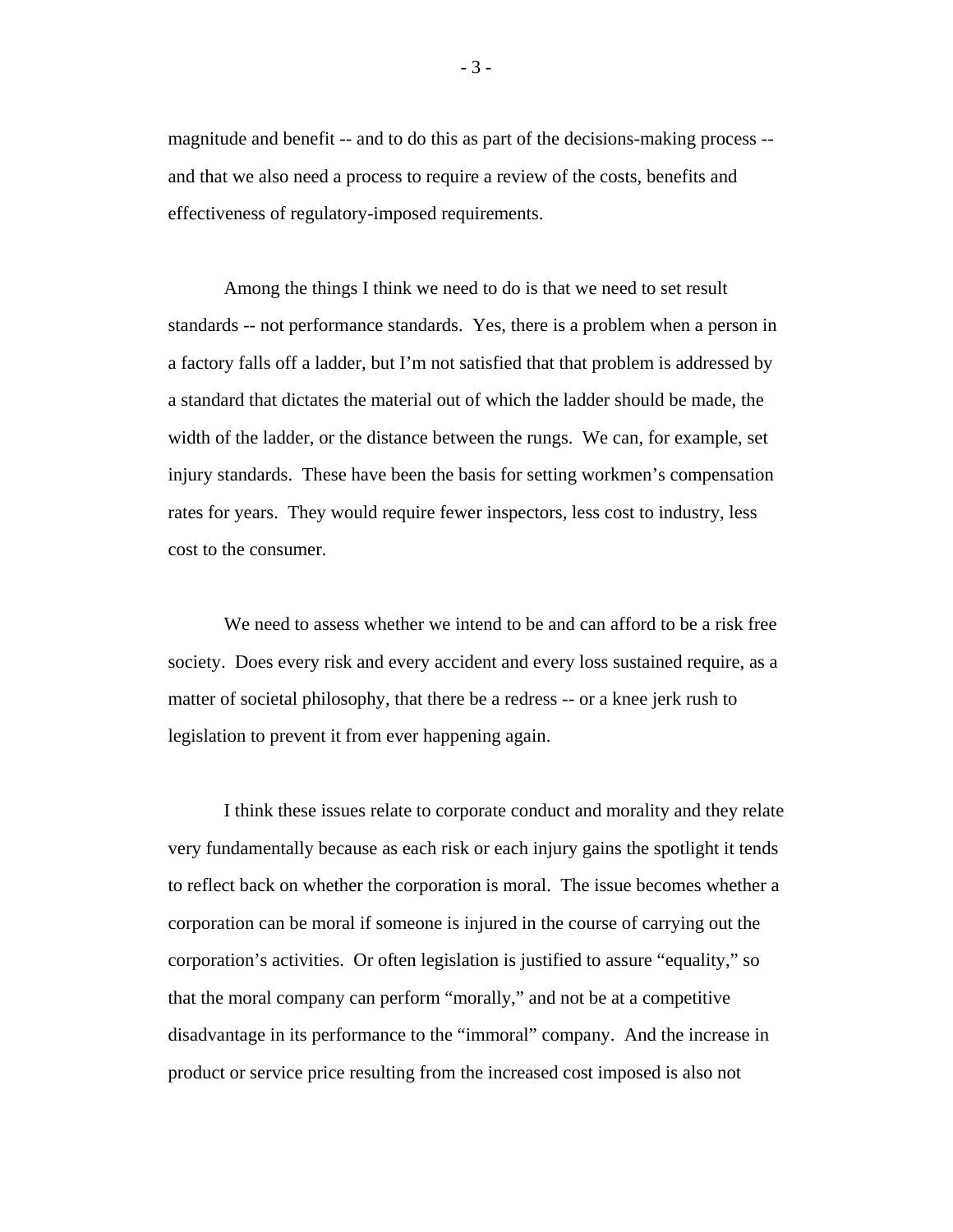understood. So we are dealing very directly at that level with the issues of corporate conduct and morality.

 Moving more directly into corporate morality, in my judgment, there is no such thing as corporate morality or corporate ethic. There is only a corporate environment that is conductive and supportive of individual morality and ethics. My own conviction is that ethics begin with the individual and end with the individual and, in essence, they do not change once the individual dons a corporate hat.

 The question for the corporation then is how does it play the game? What behavior does the corporation expect of its people? How does it behave? Does it behave in a consistent way? Does it provide a supportive environment? Are its policies appropriate and well-articulated? Are its actions consistent with its policies, and so on? If the appropriate environment is lacking, there is no control system in the world adequate to offset it. I do not know how to legislate or police ethics. As a corporate officer I only know I can create an environment that is conductive to ethical behavior, and unless the right kind of environment is created, no amount of financial control or reporting will suffice. If corporate management at any level concludes to engage in illegal, unethical practices, it is extremely difficult for reporting requirements to flush them out. If the manager, for whatever reason, believes that the corporation desires or will condone that conduct, or that his own purpose requires that he engage in it -- that person will also be prepared to ignore formal reporting requirements and to falisfy affidavits required under company procedures.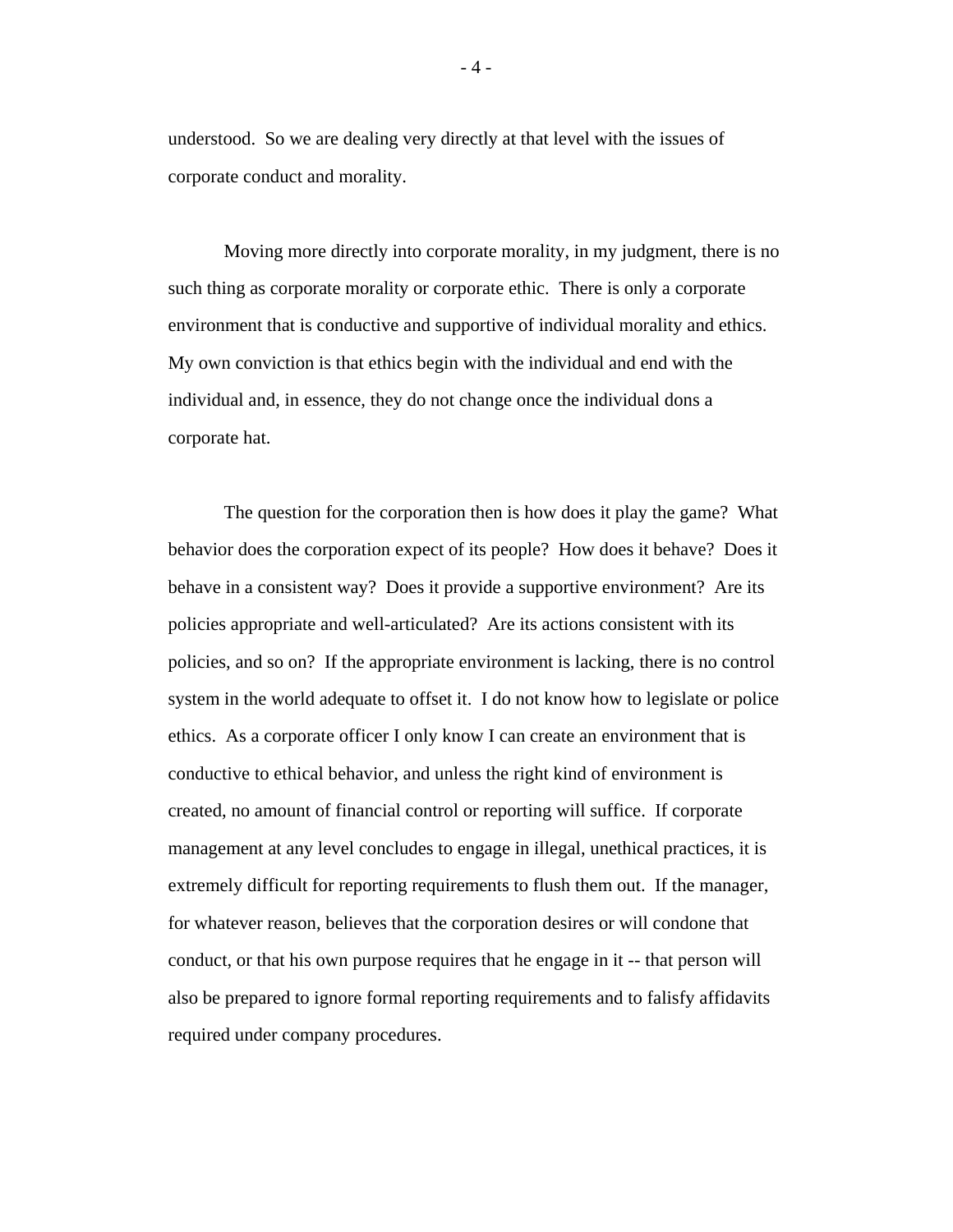Given that, the next question comes: How do we correct it and where does the responsibility for correction lie in the event that corporate ethics are not what they ought to be? My concern here is that if business does not clean its own house, then government, and perhaps even authoritarianism, will clean the house of business. As Mayo Thompson put it when the Direct Selling Association dubbed him the 1976 Champion of Free Enterprise:

> So long as there are those who will not listen to the small voice of conscience within, then the policeman must stand ready on the outside.

 It is true that the mistrust of government is as marked as the distrust of business. Yet while the political process, in its own fitful way seems to expunge many, if not all of the violators, the perception is that the business community does not similarly react to business malpractice. Few business leaders speak out. When they do, they tend to pontificate about the sanctity of private enterprise and kick the press as if they invented the scandals. As Mike Blumenthal put it while he was still at Bendix:

> To leap to the defense of business, in general, whenever some specific abuse is uncovered, only tends, in the public mind, to associate the one with the other. If businessmen are ethically strong and morally clean,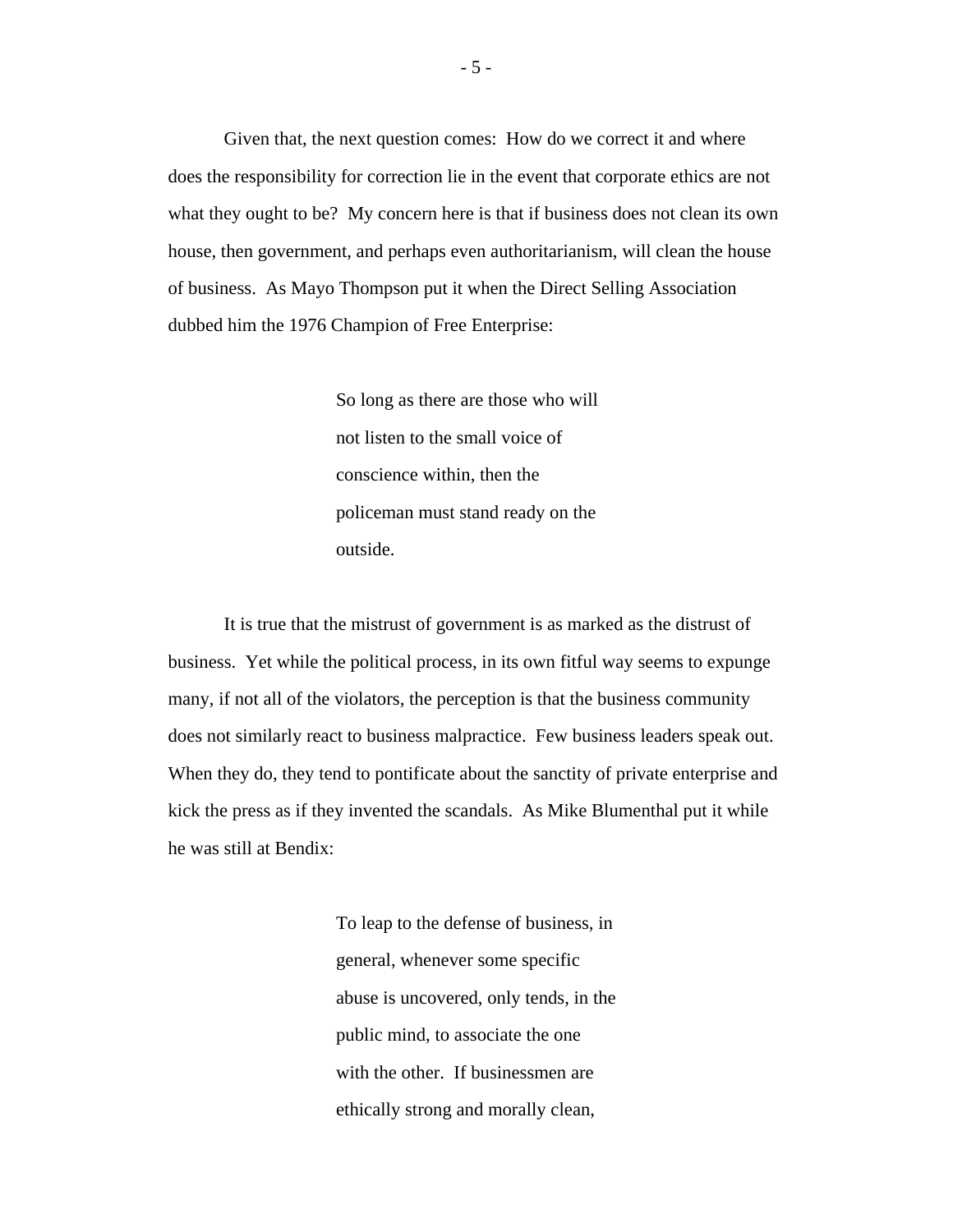why should they not be the first to denounce the abuse of malpractice that far more than our critics in the media threatens the survival of the free enterprise system.

Or as Irving Kristol put it:

Corporate executives almost never criticize other corporate executives. No one seems to be read out of the corporate community which inevitably leads the outsider to wonder whether this community has any standards of self-government at all.

It is interesting to me that the heads of our large corporations today are so invisible -- that the society does not know who the Chairman of General Motors is or the type of person who holds that position -- that it does not know whether it would like its children to grow up like him. There is something odd about a society in which an entire class of very important people has not held up as at least one possible model for emulation by the young and cannot be so held up because they are so close to being invisible. As Plato once put it:

> What is honored in the country will be cultivated there.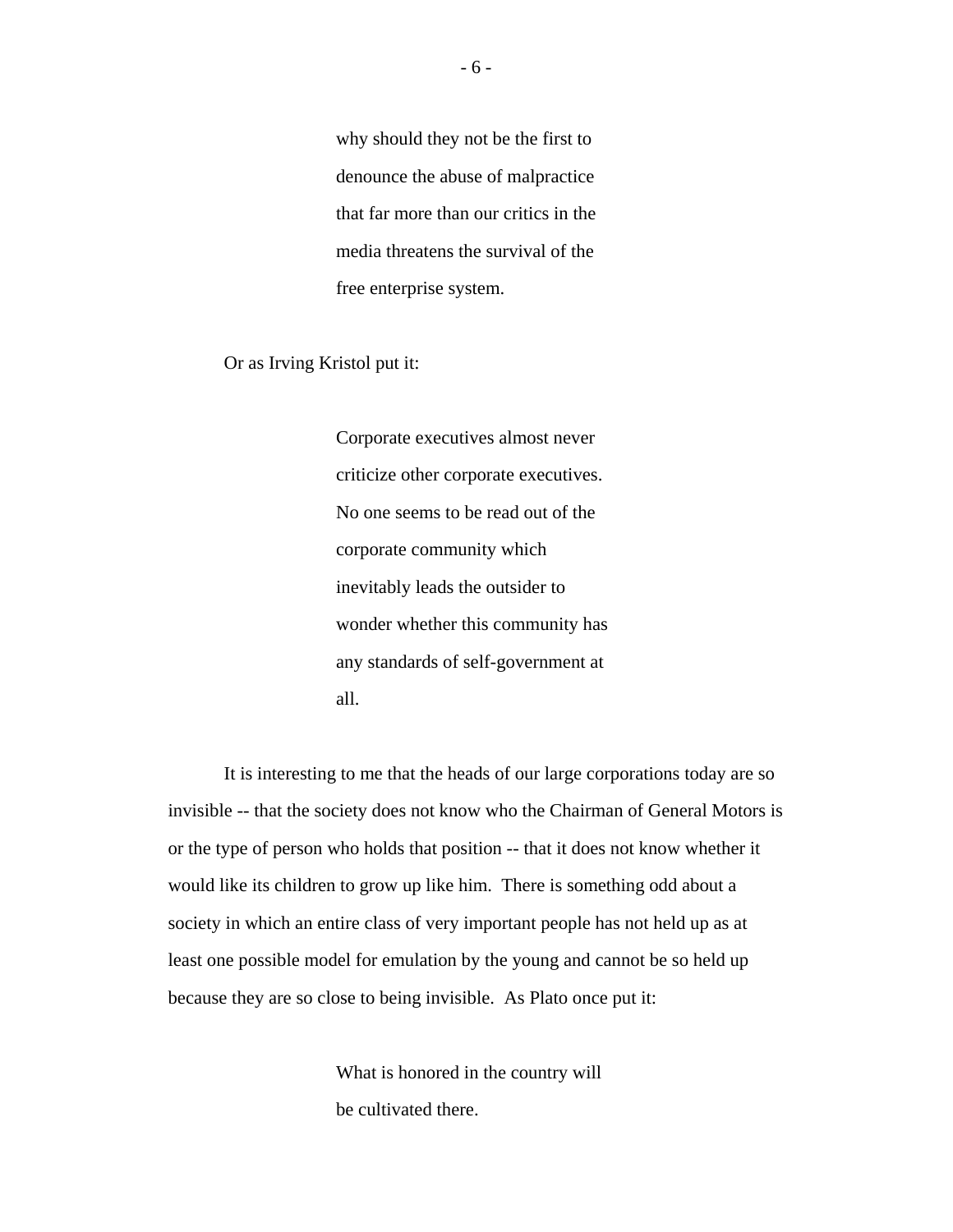Perhaps that explains why we have so many great basketball players! As Tom Clausen of the Bank of America put it last year:

> If the market economy ever goes under, our favorite villains - socialists, economists and government regulators will not be to blame -- we will.

 What is the significance of the comments by Mike Blumenthal and Tom Clausen? It is obvious that they are quotable. It is also obvious that they are the exception. But there are other dimensions. One is that such a statement made in the public forum tends to commit the organization to a course. It tends to commit it publicly and it therefore tends to underscore the credibility of that commitment internally within the organization involved. It is harder for lower levels of such an organization to countermand that commitment. Furthermore, the more corporate leaders who make that public commitment, the more mutually reenforcing it becomes.

 Turning to the corporation itself, I suggest that we focus not so much on the question of social responsibility or public responsibility, as we are often inclined to describe it, but rather that we focus on what we might call "public accountability." We have learned time and time again that responsibility without real accountability does not produce the same results as those produced by ones who are held accountable. This is, in part, I think, what government is increasingly trying to do through sunshine laws and increased reporting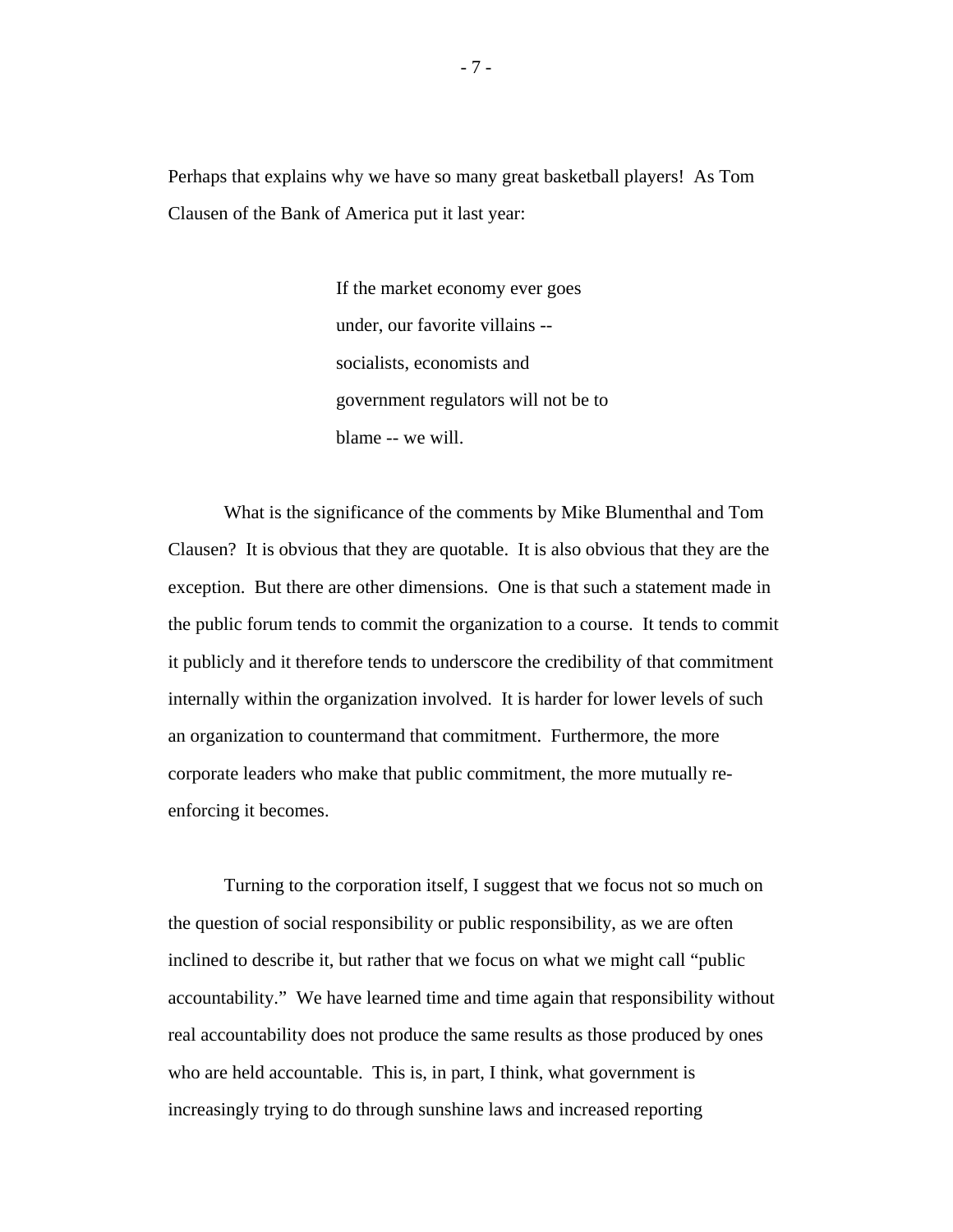requirements. It is what people imply when they urge that the best test of corporate morality or individual ethic is how comfortable you would be explaining it on national network television.

 What we are dealing with here is essentially legitimacy of the American corporation and its survival as an institution. Concern is broad based about corporate power which is perceived as immense and for which many have a concern of how it will be used, and what limitations will be placed upon its ability to do harm and by whom. The power to do harm has been amply demonstrated albeit not broadly practiced.

 In considering corporate accountability and corporate power, may I suggest that we begin by acknowledging a couple of myths. Myths tend to be self-deceptive and they impede, often subtly, an attitude of accountability.

 One of those myths is that the boards of directors are elected by, and are accountable to, the shareholders. Although management will talk piously when it serves its purpose about its obligations to its shareholders, the truth is that shareholder elections are almost invariably routine affirmation of management's will. The traditional concept of the shareholder is now a vanishing breed. Most stock today is purchased by people and institutions whose sole intention is to hold it for a relatively brief period and then sell it at a profit. They do not become owners in the company. Rather they invest or speculate in its income stream and stock market action and are in the business of trading securities. Management is, at least in relation to the shareholders, as Adolph Hurley once put it: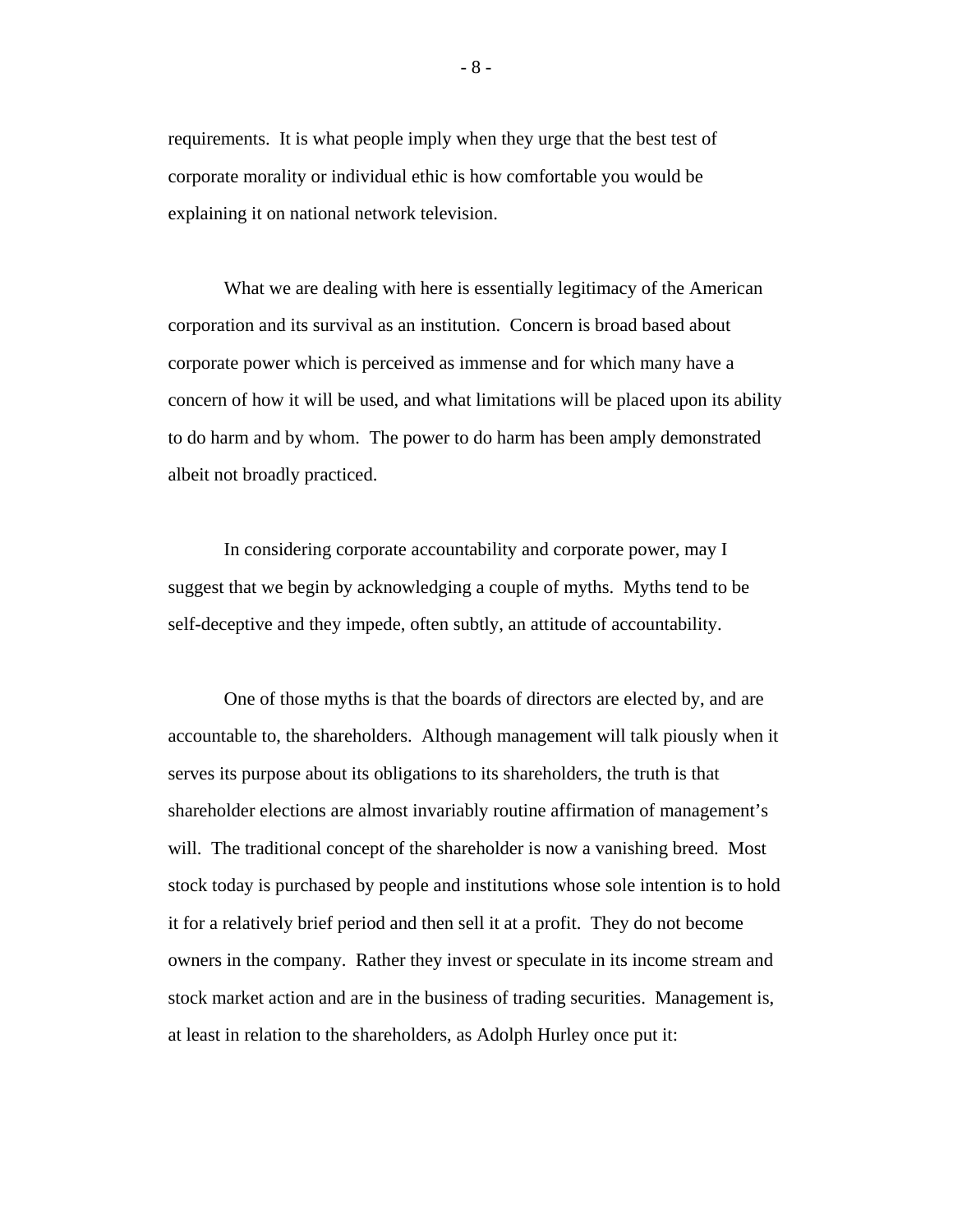an automatic, self-perpetuating oligarchy.

 Now despite efforts to enhance the quality of shareholder information and to revitalize shareholder democracy, it is unreal to expect that the shareholder constituency will keep corporate power accountable for the exercise of its franchise. The interests of the shareholder are fully protected if financial information is made available -- if fraud and over-reaching are prevented -- and if a market is maintained in which their shares can be sold. They have little voice, if any, direct or representational, in vital corporate decision.

 The second myth is the "board of directors myth" which applies to many boards, although by no means all. Just under a majority of board members are corporate officers. In addition, most boards will include a supplier or two such as investment and commercial bankers and legal counsel. Most directors have served for many years. They were asked to serve by a present or past chairman and presidents. They are almost automatically re-elected. The officers name the directors and then the directors name the officers. Nonemployee directors almost invariably approve management recommendations because they do not have the staff, the funds, the time, the information, and in some cases, even the inclination to challenge the basis for management recommendations. Dissenting directors are rare, and for some reason they seem often to have shorter tenure. The board, in effect then, insulates the management rather than holding it accountable.

 It is my ideal, and we can go into this more in the question period if you are interested, that a board consist of the chief executive and outside directors. Standards need to be set for what is expected of an outside director in terms of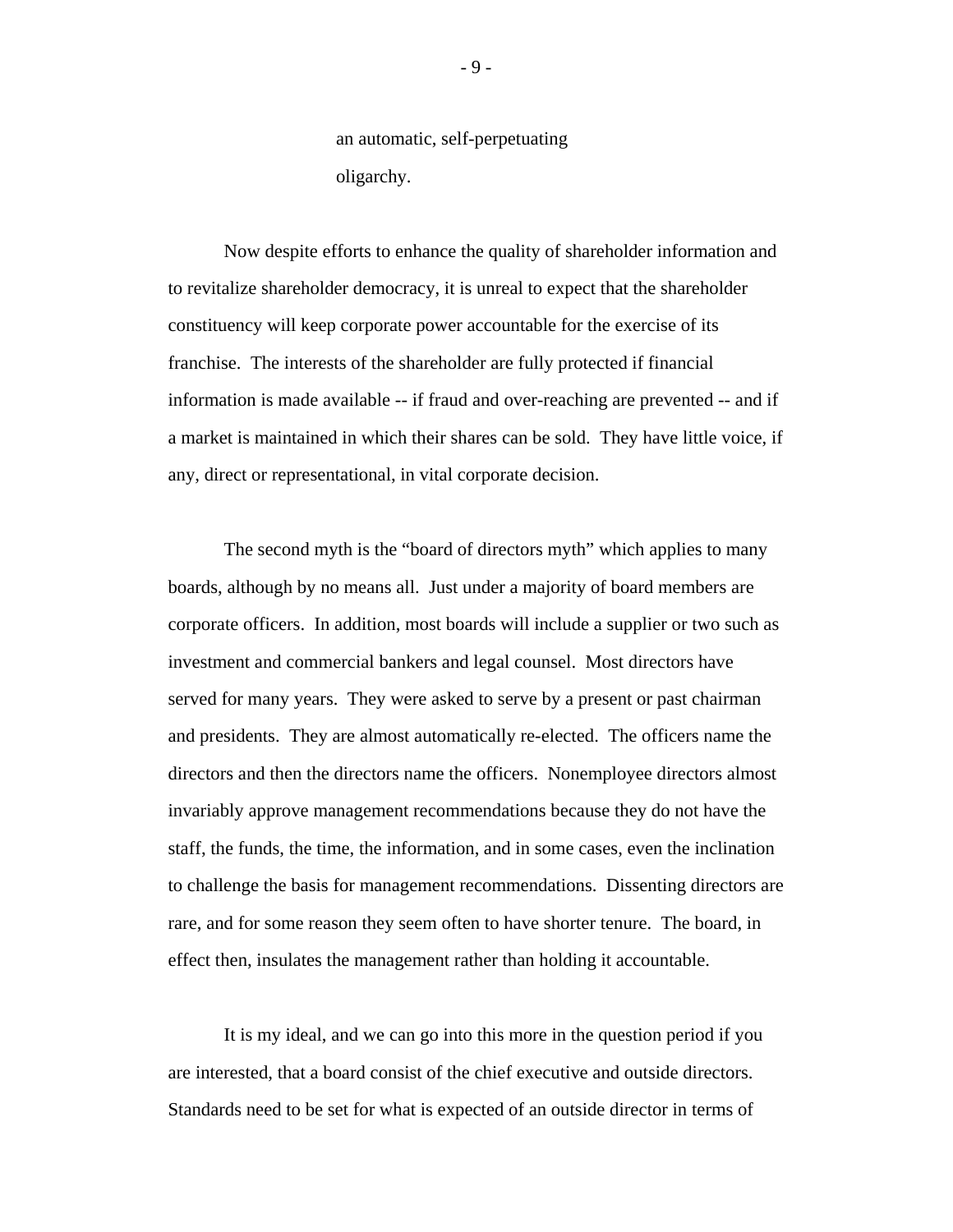behavior and performance. I would also urge that the chairman of the board not be the chief executive officer.

 Several trends will be developing over time because of the persistence of, and our dependence on, these myths. If the board does not hold management accountable, and if shareholders do not hold the board accountable, then, indeed, who will? Who will monitor the power of the American corporation? The choice becomes a matter, in my judgment, of whether we develop our own mechanisms for holding ourselves accountable, or whether the government does if for us. This is not a threat -- it is a logical and inevitable extrapolation of the trend.

 What should the corporation be accountable about? The Committee for Economic Development several years ago defined the role of the professional manager as "a trustee balancing the interests of many diverse participants and constituents in the enterprise." They went on the enumerate these to include employees, customers, suppliers, stockholders, government, etc. -- practically everyone. This is almost a universal perception, but its consequences are not universally perceived. What it means is that the large corporation has ceased to be private property -- even though theoretically-owned by its shareholders. It is now a quasi-public institution. If it is such a quasi-public institution, then the self-perpetuating oligarchy that constitutes management does not have the same rights it once had.

 The issue of what the rights are of those who lead quasi-public institutions is a political issue and is going to be answered in the political arena. Yet, management often responds, and understandably so, in economic terms -- that it derives its legitimacy from the superior efficiency with which it responds to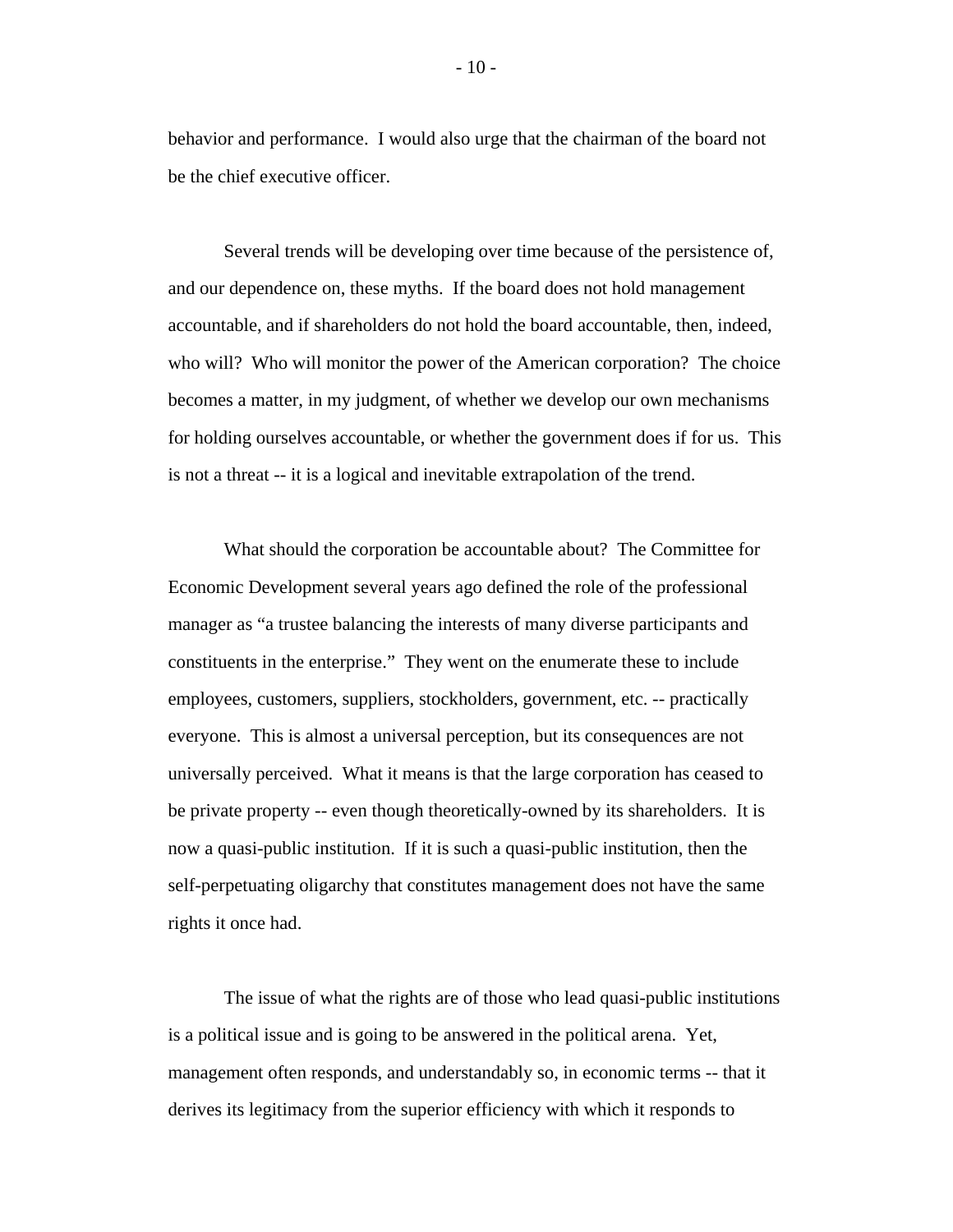opportunities in the marketplace. Such a response may be totally adequate for a private institution, but as a quasi-public one, it is no longer adequate. The requisite of successful response to opportunities in the marketplace is still present, but it has been significantly supplemented. The question now is how we go about moving from primarily economic thinking to recognition of the political arena in which we live. The danger is that the large corporations, over time, will be thoroughly integrated into the public sector and lose their private character completely. It is a difficult challenge to convince corporate managements to accept quasi-public status because they enjoy being economic decision-making animals. They enjoy that combat. It is the game they have been trained for. It is the game they know best. And finally, it is very difficult to establish performance measures which take the other wild card criteria into account.

 One of the keys is the balance within the corporation between the concern for the long term, which communicates as a matter of corporate philosophy and as a matter of corporate management, that "we are going to be around to account for the long term" versus the pressure for earnings, a sense of tactical priority and a mood of doing what is expedient which says "we are primarily worried about accounting for the short term." If the managerial environment is one which says we must increase corporate earnings 15 percent each year, then management should not be surprised that somewhere down the line inappropriate activities are carried out to deliver that result.

As Peter Peterson, former Secretary of Commerce described it:

One yardstick I have found useful in assessing the real strength of a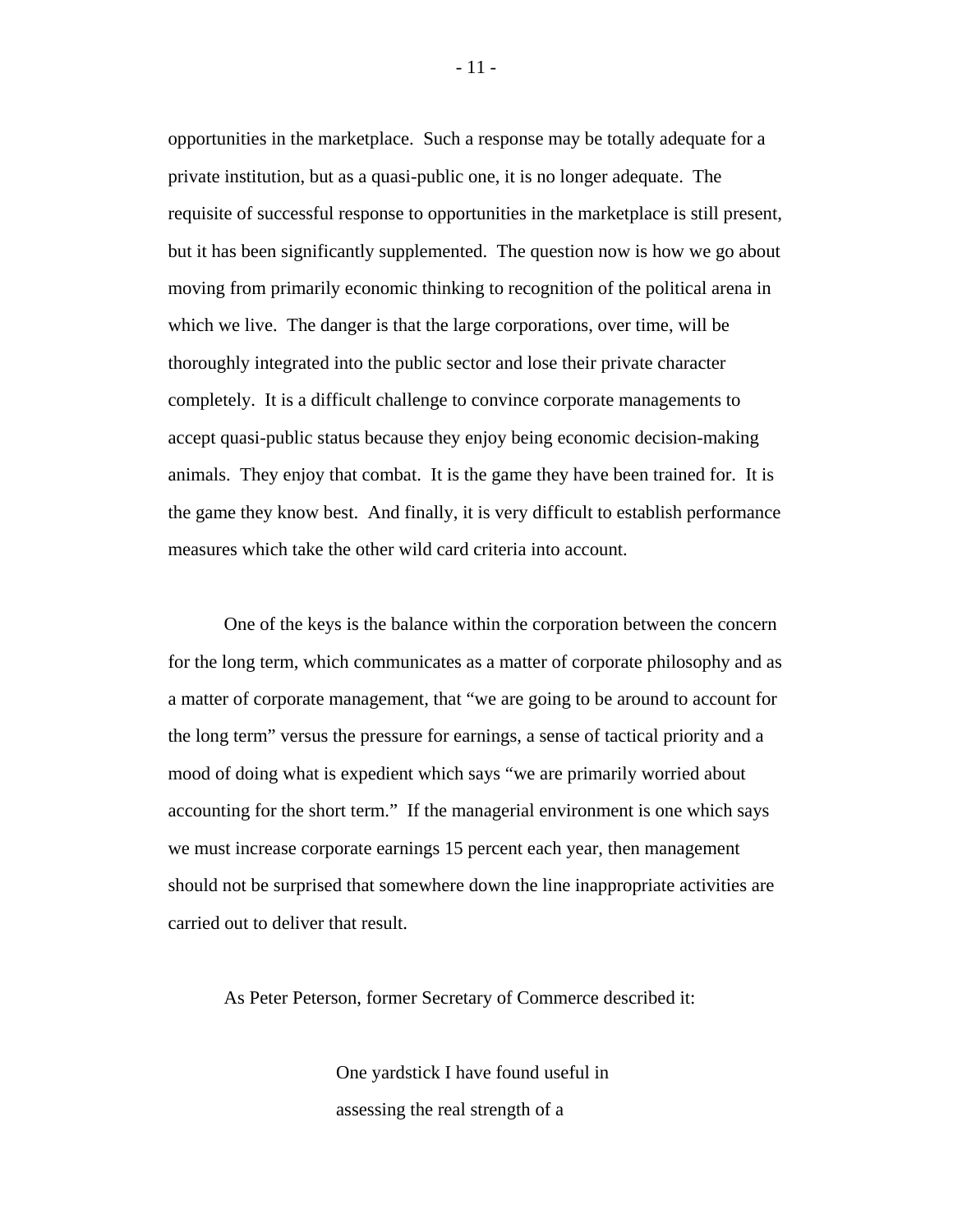company is how much time its very best people could devote to the future. Wherever I saw most, or all of the company pre-occupied with the day's, the next month's and even this year's problems, very frequently, I found that it was an enterprise that either was in, or was headed for, trouble. Conversely, the bestmanaged corporations, I found, invested substantial amounts of their most precious resource -- the time of their top managers -- in the future, protecting the future and defining problems and opportunities of the future, and deciding how best to shape the future instead of being shocked by it.

 In my own experience, the corporations with the highest standards of behavior, adequately sensitive and responsive to societal trends, which are concerned about being socially accountable over time, also happen to be the ones that lead the pack in new product development, in management competence, in profitability, etc., because essentially the same kinds of talents and values, perspectives and priorities are involved in each. It also reflects a company that is constantly being market-sensitive -- constantly tracking to determine how that society is changing and what its needs are. It has mechanisms built in to feed that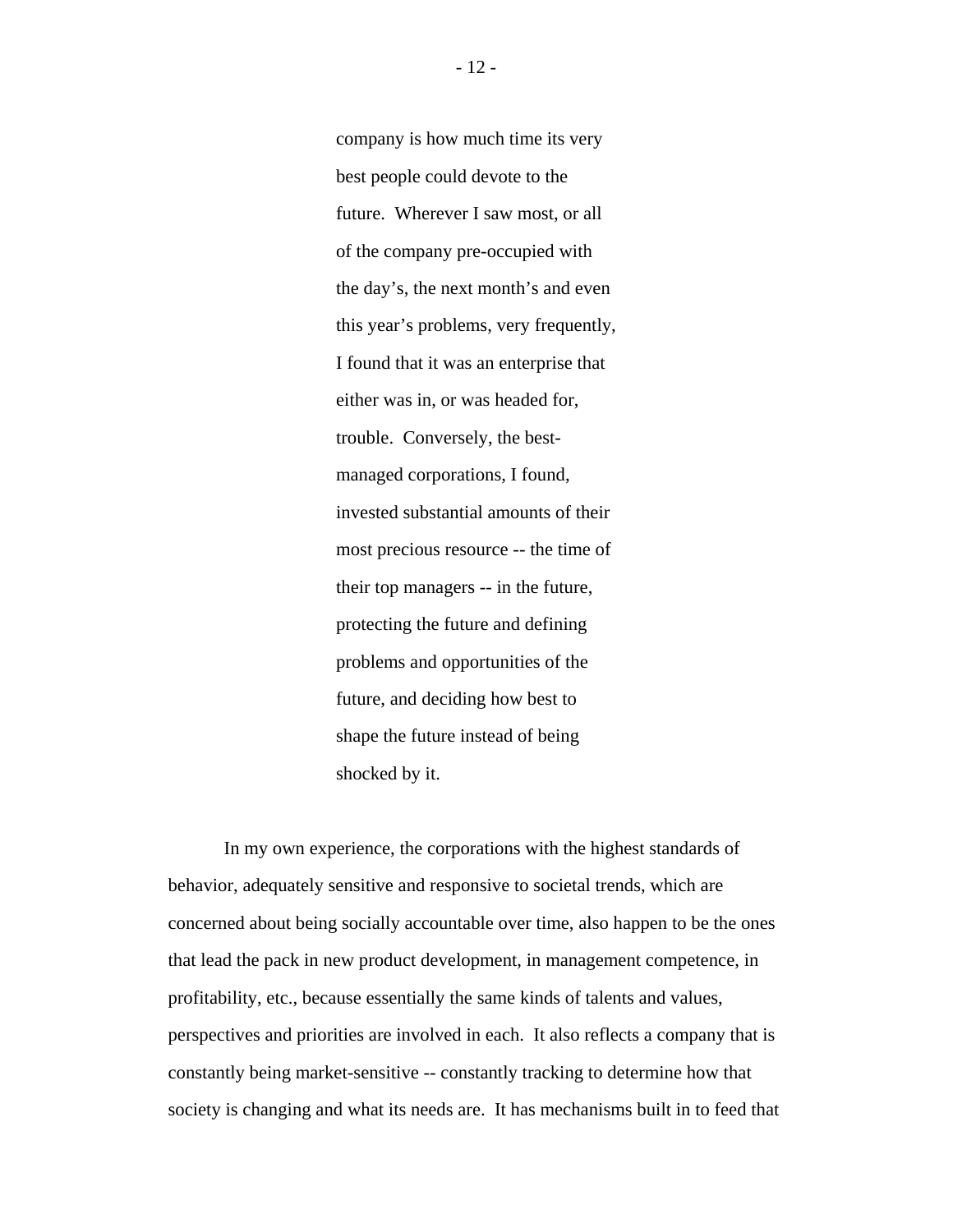information back into the corporate thinking and planning process. Such managements are less often surprised by what appears to others to be sudden changes in public demands, expectations or morality.

 Conversely, I think we can find some fairly common qualities among the companies most heavily involved in so-called "questionable payments." Either they are heavily engaged in government business, domestic or foreign, they are regulated industries, or they are in products that are over-the-hill and have not found a way to revitalize them. Or finally, they have not set a tone of punishing unacceptable behavior that resulted in an economic benefit.

 The tendency of many corporations is to turn its back on what amounts to immoral behavior if it was undertaken, not for personal gain, but for the purpose of generating a positive economic result, and particularly if that result was, indeed, achieved. One of the most overlooked issues in corporate ethics is how far people will go to maintain order, and structure, and to play the game. Elliott Richardson, former Secretary of Commerce, and Chairman of President Ford's Committee to Investigate the Misconduct of American Corporations Overseas, in an article in Atlantic Magazine entitled "The Saturday Night Masacre" said this:

> The second ingredient of Watergate, an amoral alacrity to do the President's bidding, was traceable less to flaws in his own character, although it was re-enforced by them, than to the political and cultural evolution of twentieth century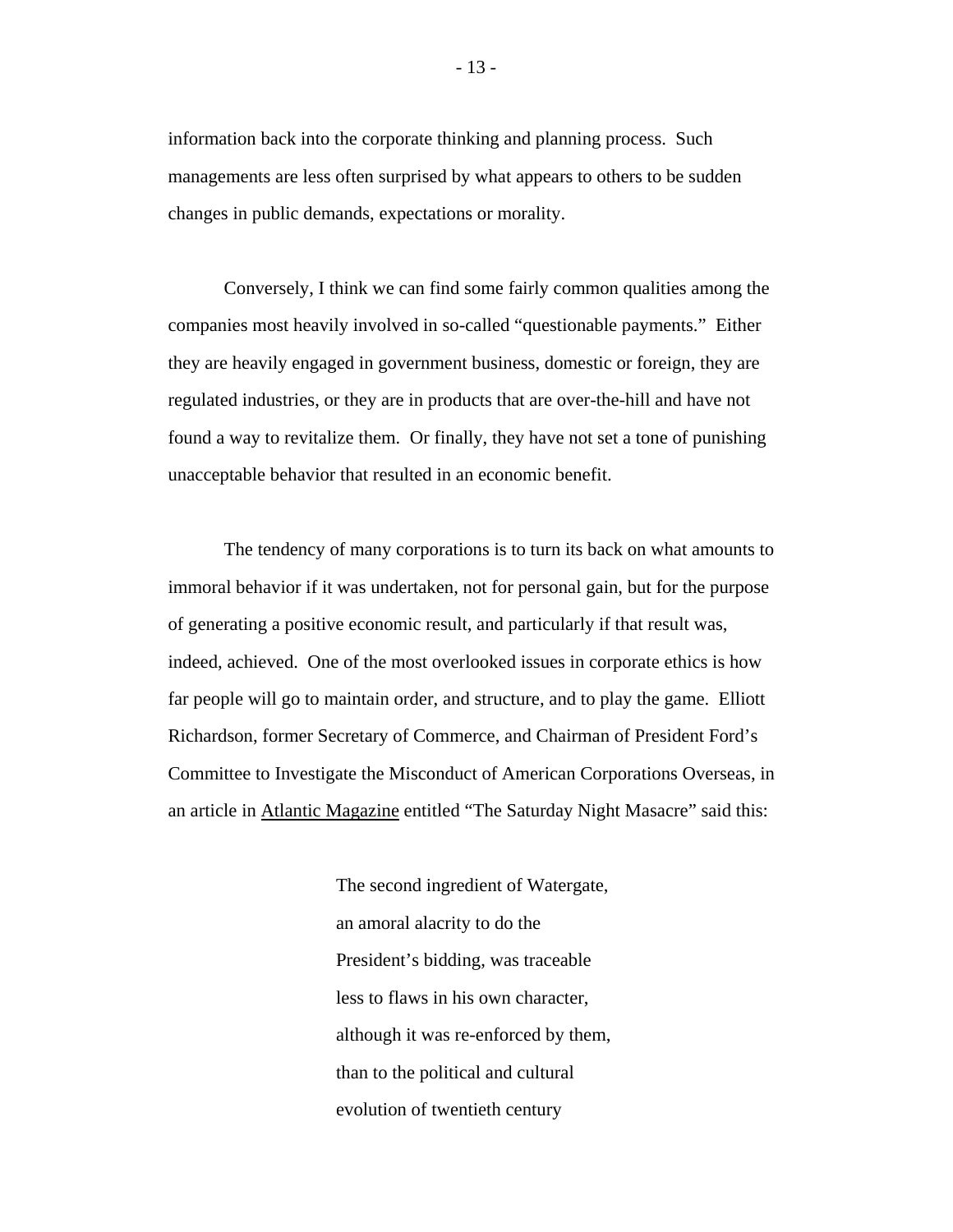America. It was, in significant ways, a symptom of the times. The heads up, get ahead, go-along organization man recruited for the White House staff was not uniquely evil. American politics, business, sports, in fact, many, if not all, of the enterprises to which Americans turn their hands are riddled with the same type of organization man. He takes on the coloration and the value system of whatever organization, whatever game, he happens to be associated with.

 But, that's only the tip of the iceberg. In his book, Obedience to Authority, Stanley Milgram, a professor of psychology at Yale University, related an experiment that went like this. The description is rather long, but I think it is important:

> Two people are brought into a psychology laboratory to take part in a study of memory and learning. One is designated the teacher and the other, the learner. The experimenter, the person who controls the experiment, explains that the study is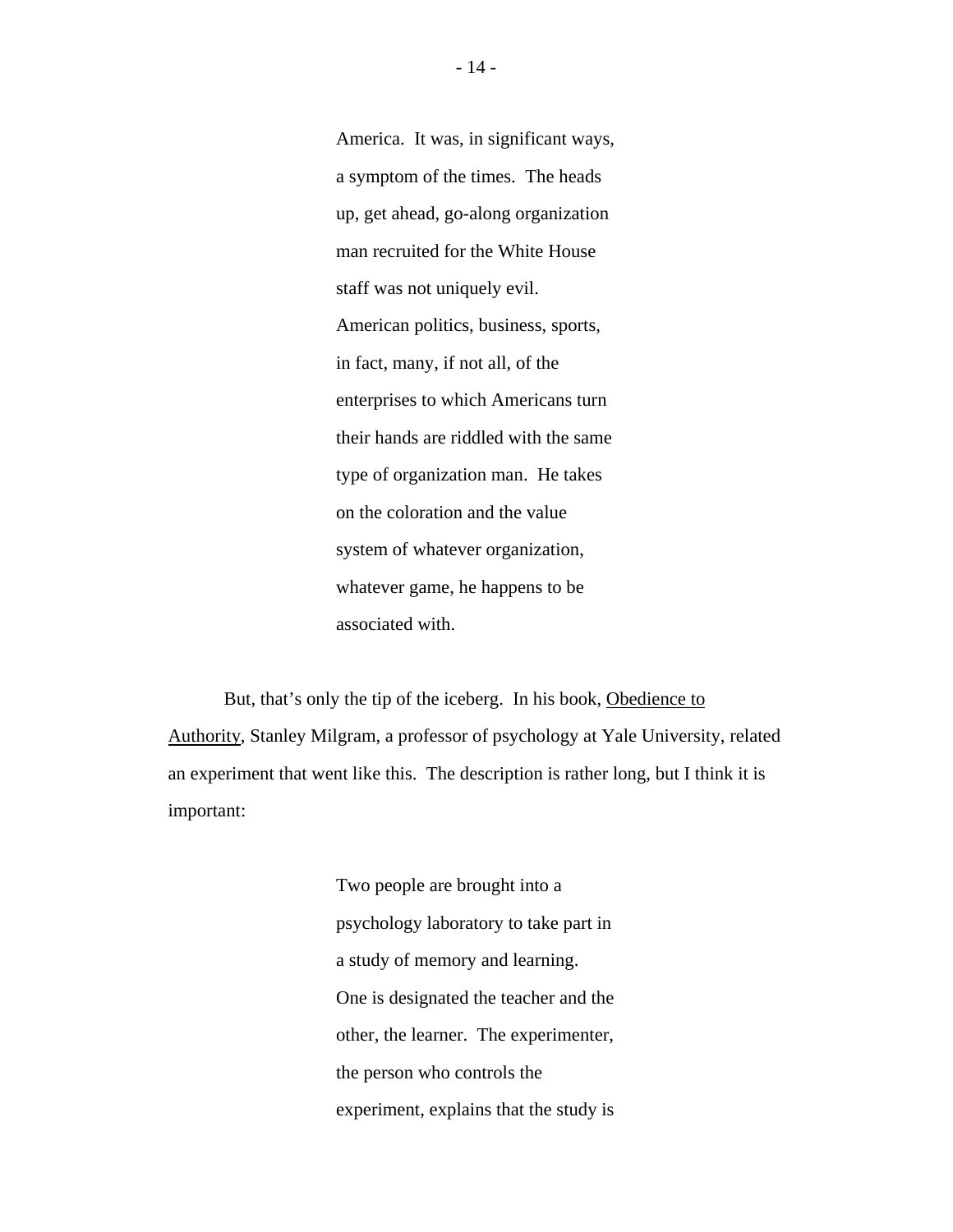concerned with the effects of punishment on learning. The learner is taken to a room, strapped in a chair, and an electrode is placed on his wrist. He is told that he is to learn sets of word pairs and that whenever he makes a mistake, he will receive an electric shock. For each successive mistake, the electric shock will increase in intensity. However, the real experiment is on the teacher, because the learner is an actor. The teacher is taken into another room where he cannot see the learner and he is seated in front of a very impressive shock generator, whose main feature is a horizontal line of 30 switches that range from 15 volts to 450 volts in 15 volt increments. Directly above the voltage switches are signs ranging from "slight shock" to "danger – severe shock." The teacher is told that he is to administer the learning test to the person in the next room. When the learner responds correctly, the teacher is to go on to the next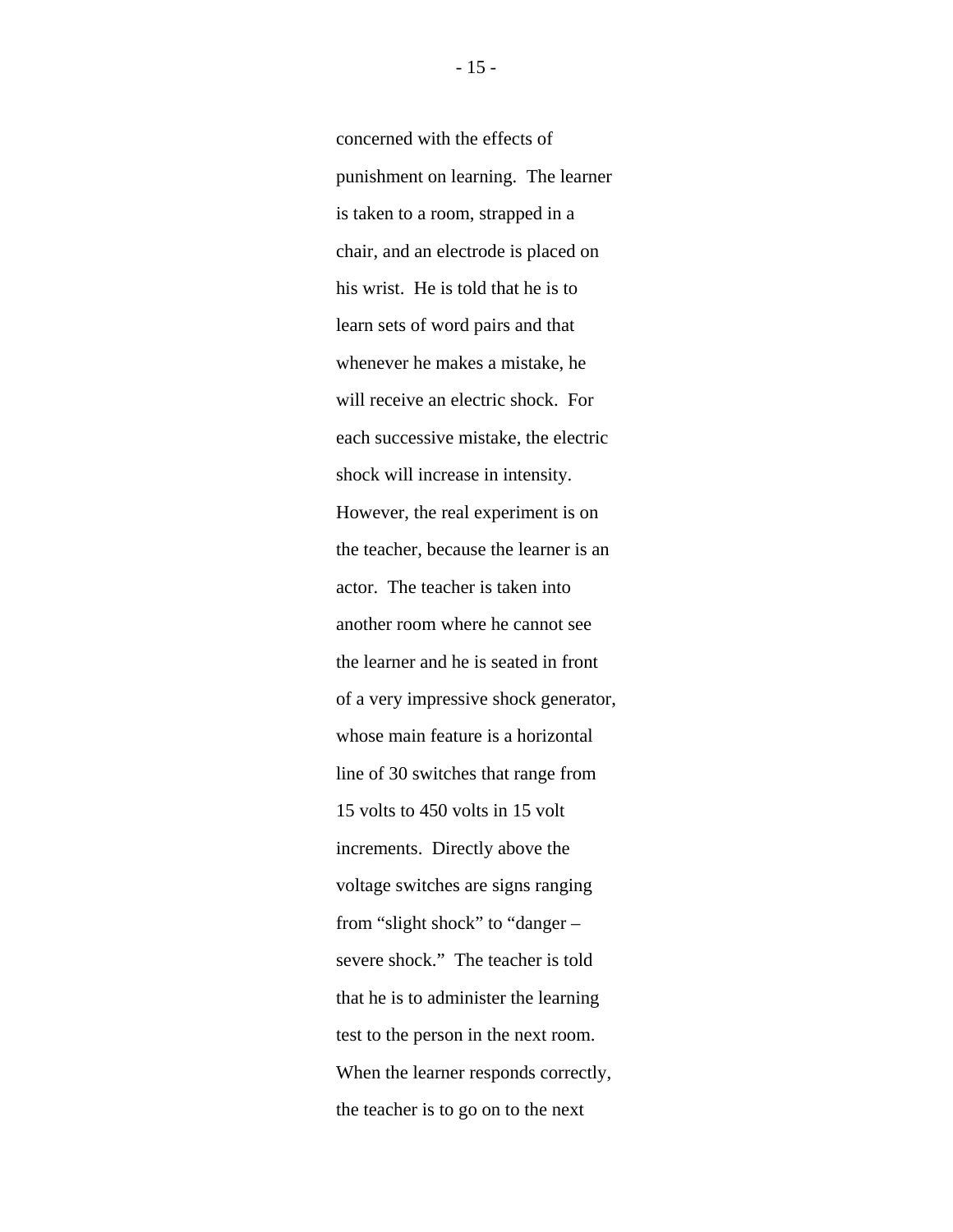word pair, but if he responds incorrectly, he is to be given an electric shock which increases in intensity each time the answer is incorrect.

The teacher does not know that the learner, the victim, does not actually receive a shock. The learner is instructed, however, that at 75 volts he is to grunt -- at 120 volts he is to complain -- at 150 volts he is to plead to be released -- and at 285 volts he is to scream. The question is at what point will the teacher refuse to push the shock button. This question was posed to a large panel of psychiatrists, college students and middle-class adults, who were unanimous that none of them would carry the experiment fully through to the end. Somewhere around 150 volts they would say "I cannot go on." But the results of the experiment showed that 60 percent of the teachers went the full 450 volts!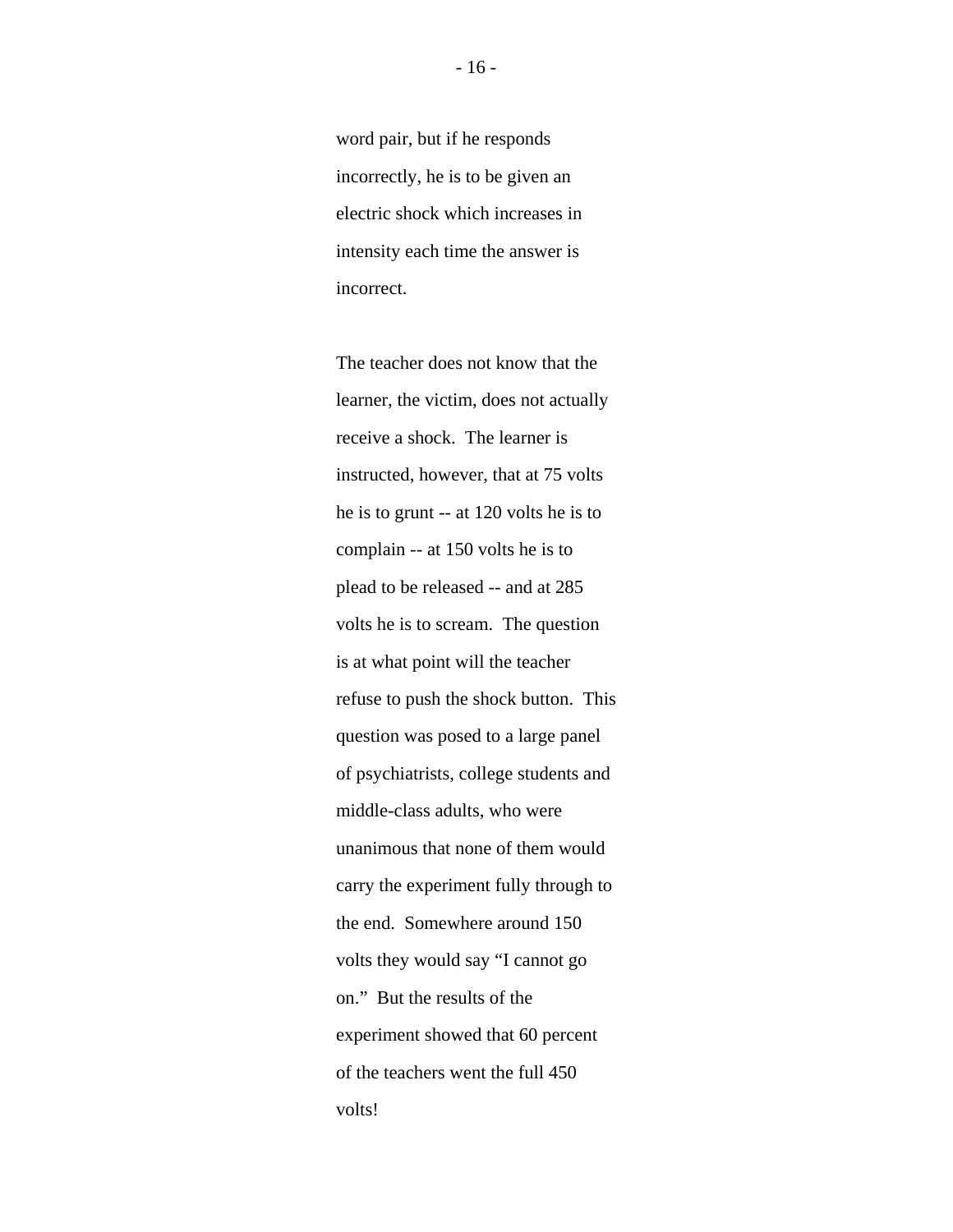There are two lessons we can take from this experiment. One is the lengths that people will go to avoid breaking with authority, for psychological reasons, not for realistic penalties or rewards, and the difficult time that people have overcoming purely psychological blocks in order to do what they think is right and moral.

 The second lesson to recognize is that most people do feel helpless in the grip of the system and that we need to be sensitive to what the system does really demand -- and, of course, then to structure rewards and to structure punishments that are appropriate to that reality.

 If all these people are likely to follow what they believe are the expectations of the system, even if there is no reward directly associated with it - merely the intimidation or the lack of moral freedom to do otherwise -- what does this say about our corporate functioning? One dimension is that the executives on the firing line charged with implementation may not believe that the chief executive himself believes or means what he says when he talks about high standards of corporate conduct or that he is doing anything more than making a public relations-type of statement for the record. When it comes to conduct which makes life more difficult, or does not seem to be consistent with profits, managers are generally inclined to ignore or disbelieve, to delay action and to implement with little enthusiasm. This is not a condemnation of corporate ethics; it is a recognition of human behavior. And why, in such an organization, should the executives down the ladder believe or listen to the policy statements of the chief executive when the statements are often inconsistent with the way the company is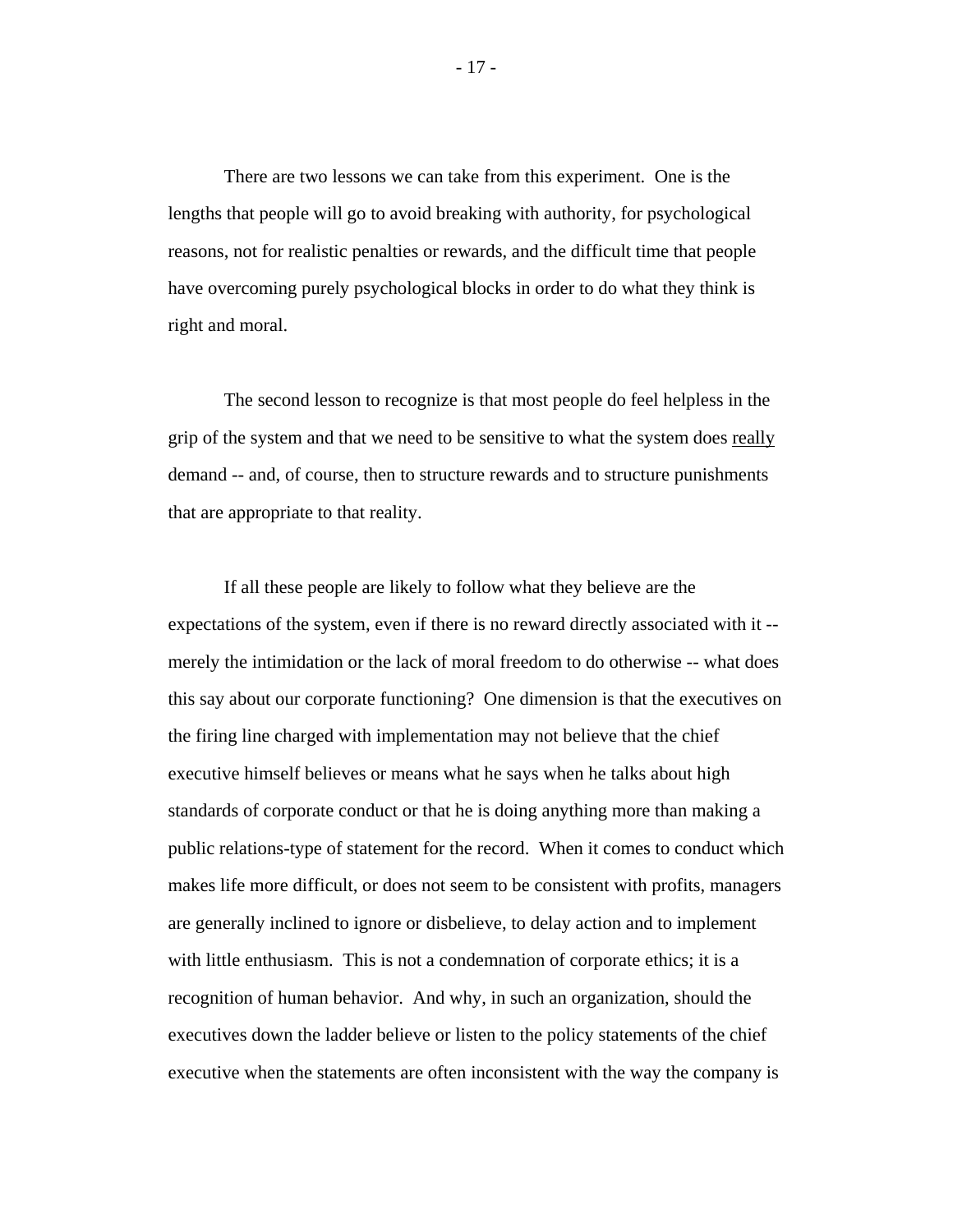organized and run, and with the operational definitions of performance and results against which the executive's success and reward will be measured?

 The typical manager functions with a high level of confidence that if he meets his economic targets, he is not likely to be criticized, let alone severely punished for failure to perform adequately in other areas. Further, the president may be uttering strong words, but it is the manager's immediate boss several layers down who appraises him.

 A major part of the problem stems from the nature of corporate planning processes, control systems and methods of measurement and reward, including incentives and promotions, and so forth. The quality of an organization's performance is vitally affected by its systems of measurements and control. Much of what we characterize today as sophisticated management control encourages and rewards conduct often contrary to the best interests of sociallyaccountable business. The central thrust of these practices is towards numbers - quantified performance against quantified plan. We measure our marketing manager on how many boxes he sold at an acceptable gross profit and within his advertising and promotional budget, but not on how he got the business -- not on the quality of the advertising or on the integrity of either the product or the marketing program.

 These systems tend to motivate the individual to do those things that make him look good and successful in the short term. And promotion processes tend to reward the executive for accomplishments in the one or two years he spends on a job, meaning that he is in a given position for too short a time to be worried about the longer term implications of his decision. He does not become proprietary in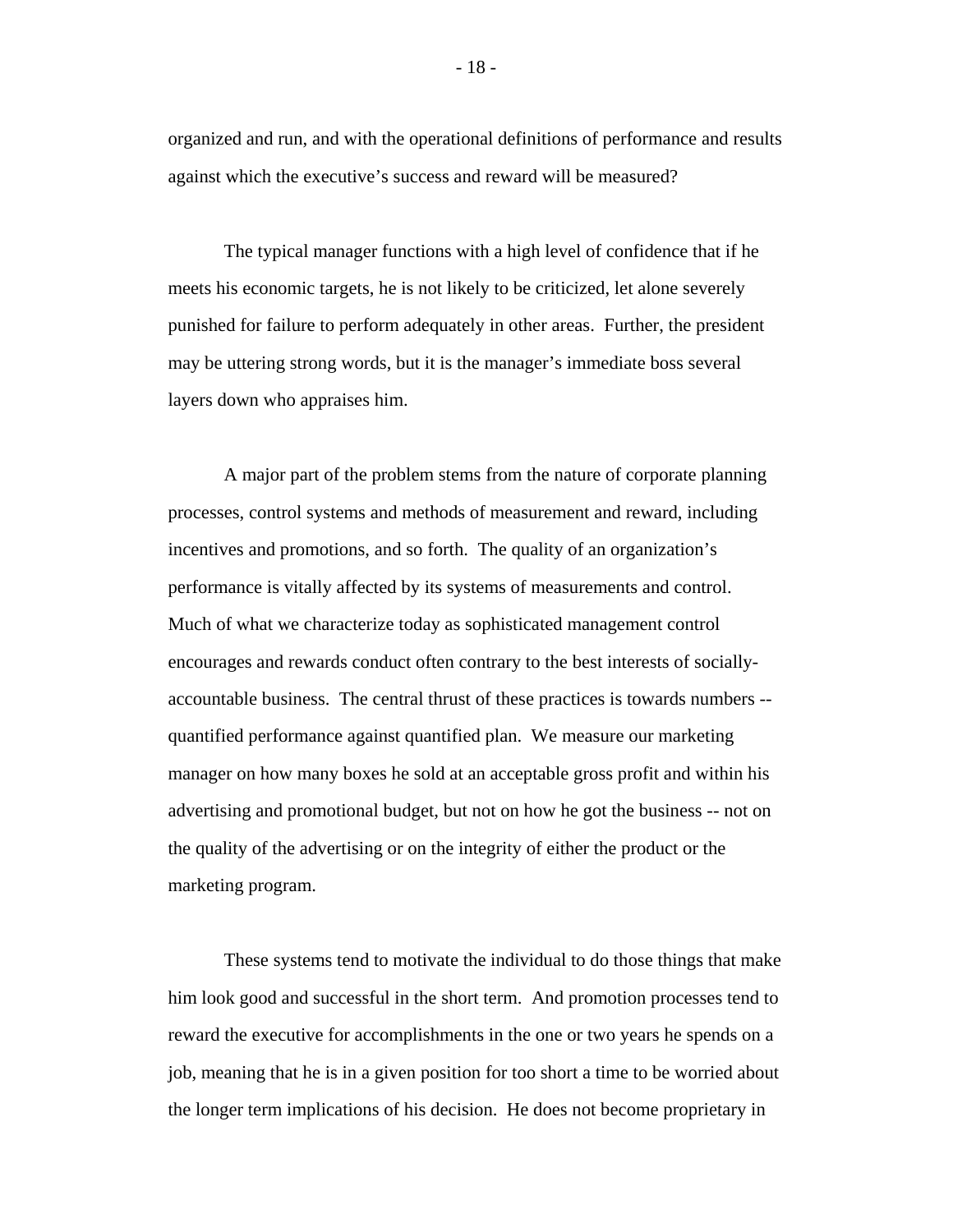his thinking about the operations for which he is responsible, and he expects to be gone before the consequences of his short-term expediencies become apparent.

 Our control systems need to assure that the longer term and the social and political implications of current decisions and actions are visible and consciously accepted. Our reward systems need to make sure concerns worthwhile. I am not advocating elimination of incentive compensation or options; I fully support them. I am urging that we understand the behavior that these systems encourage and reinforce; and that we establish appropriate countervailing tensions, rewards and penalties.

 Ironically, while the job of the manager has been growing more complex, the basis on which his performance is evaluated has often become simpler. The reason, of course, lies in the need for a lowest common denominator that can simplify delegation and be used for allocating resources and making comparisons among decentralized units operating in different businesses, markets and geographic environments. This divergence may have to be reduced and management may have to tolerate a greater degree of complexity in the measures it uses to evaluate performance.

 Ambrose Bierce, on reviewing a book, was reputed to have said, "The only thing wrong with this book is that it covers are too far apart." This talk has gone on longer than we all expected. I promised you only a set of observations on the problems of corporate governance and I intend to leave you without a neatly wrapped package, for to tie it up with a neat ribbon would convey a sense of completeness that I do not feel and a set of conclusions that I do not have. My underlying concern, however, is that American business understand and recognize